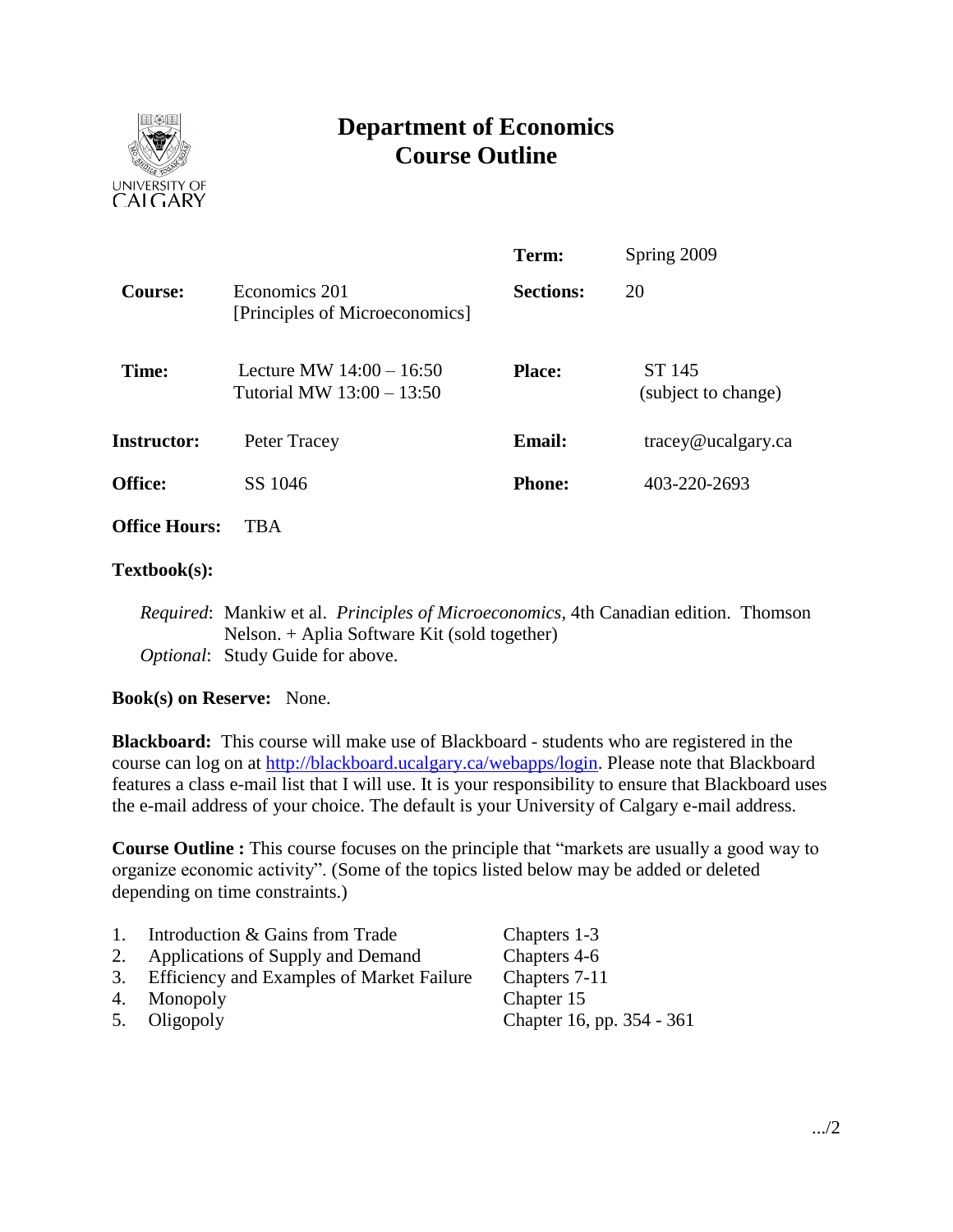# **Grade Determination and Final Examination Details:**

| 4 assignments (using Aplia), of which the 3 best will count | <b>20 %</b> |
|-------------------------------------------------------------|-------------|
| Midterm Examination: Wednesday, June 3, 2009                | 30%         |
| Final Examination                                           | 50%         |

# Assignments:

- 1. In order to complete assignments in this course, you will be required to access the Aplia website at [http://econ.aplia.com.](http://econ.aplia.com/) Please register on the website within the first week of classes.
- 2. Due dates for the assignments will be announced on the Aplia site during the first week of the semester.
- 3. Course material dealing with a particular assignment will typically be covered in class at least two days before the assignment is due; thus, assignments can be completed at any time up to and including the due date. Only the best three assignments will count towards your final mark. Given these factors, only situations where someone can document illness or domestic affliction for an extended period (i.e., the entire 2 days prior to the due date) would possibly warrant shifting the assignment weight to the final exam. Furthermore, technical problems can be expected to occur sometimes with computer systems and internet availability, so it may be a good idea to not wait until the last minute to submit your assignment. Technical problems will typically not justify shifting the assignment weight to the final exam.
- 4. Using Aplia, you will be able to complete practice problem sets prior to each assignment. In the practice problem sets, you will obtain immediate feedback as to whether you have answered a question correctly. In many cases you will be provided with an explanation if you have not answered correctly. Your results in the practice problem sets are not counted or reported to the instructor. It is strongly recommended that you do the practice problems related to a particular assignment prior to completing the assignments.
- 5. Emails regarding Aplia should be directed towards the providers of Aplia, or to the teaching assistants (TAs), who will be assigned to this course.

# Examinations*:*

- 1. Examinations will consist of multiple choice questions.
- 2. The midterm examination will be held during the lecture time. **The exam must be completed during the specified time. Extra time will not be given for any reason.**
- 3. The final examination will last for two hours and will be scheduled by the Registrar. **The exam must be completed during the specified time. Extra time will not be given for any reason.** …/3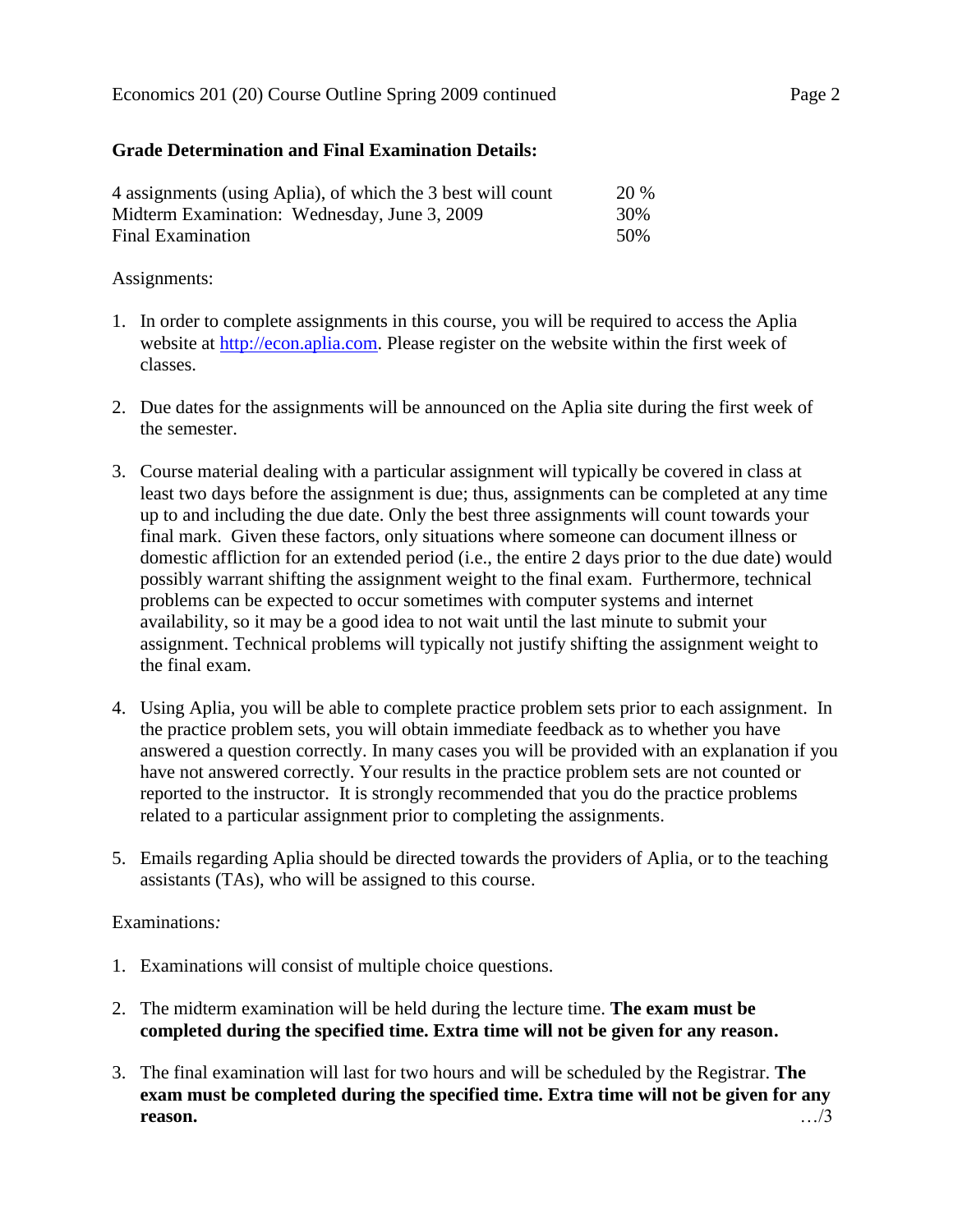4. The use of a non-programmable calculator during tests and examinations is permitted. **The use of graphing calculators, cell phones, and computers is not permitted.**

Assignments, the midterm exam, and the final exam are marked on a numerical (percentage) basis and then converted to letter grades. The course grade is then calculated using the weights indicated above. As a guide to determining standing, these letter grade equivalences will generally apply:

| $A+ 97-100$ B           | $79 - 83$ C- | $62 - 66$ |
|-------------------------|--------------|-----------|
| A $92-96$ B- $76-78$ D+ |              | 57 - 61   |
| A- $89-91$ C+ 73-75 D   |              | $50 - 56$ |
| $B+ 84-88$ C 67 - 72 F  |              | $0 - 49$  |

# **Notes:**

- 1. Students should be aware that no "make-up" midterms will be given. Any student who finds it necessary to miss the midterm must notify the instructor in advance and produce a valid medical certificate or other required documentation in order to have the weighting adjusted. This adjustment will result in the final exam counting for 70% of the final grade and the Aplia assignments counting for 30% of the final grade. Note that deferred final examinations may contain short/long answer questions. Also, deferred final examinations do not have to cover the same material or have the same format as the regular final examination.
- 2. Examinations will not be given prior to the scheduled date.
- 3. Students should be aware of the academic regulations outlined in The University of Calgary Calendar.
- 4. Students seeking reappraisal of a piece of graded term work should discuss their work with the instructor *within* 8 days of the work being returned to class. However, the earliest that grades will be discussed will be two days after the return of an assignment or examination.
- 5. Students will be responsible for all material listed on the course outline, regardless of whether or not the material has been covered in class, unless the instructor notifies the class that the material will not be covered.
- 6. Please note that the following types of emails will receive no response: emails not addressed to anyone in particular; emails where the recipient's name is not spelled correctly; anonymous emails; emails which do not specify the course and section in which you are registered; and, emails involving questions that are specifically addressed on the course outline.